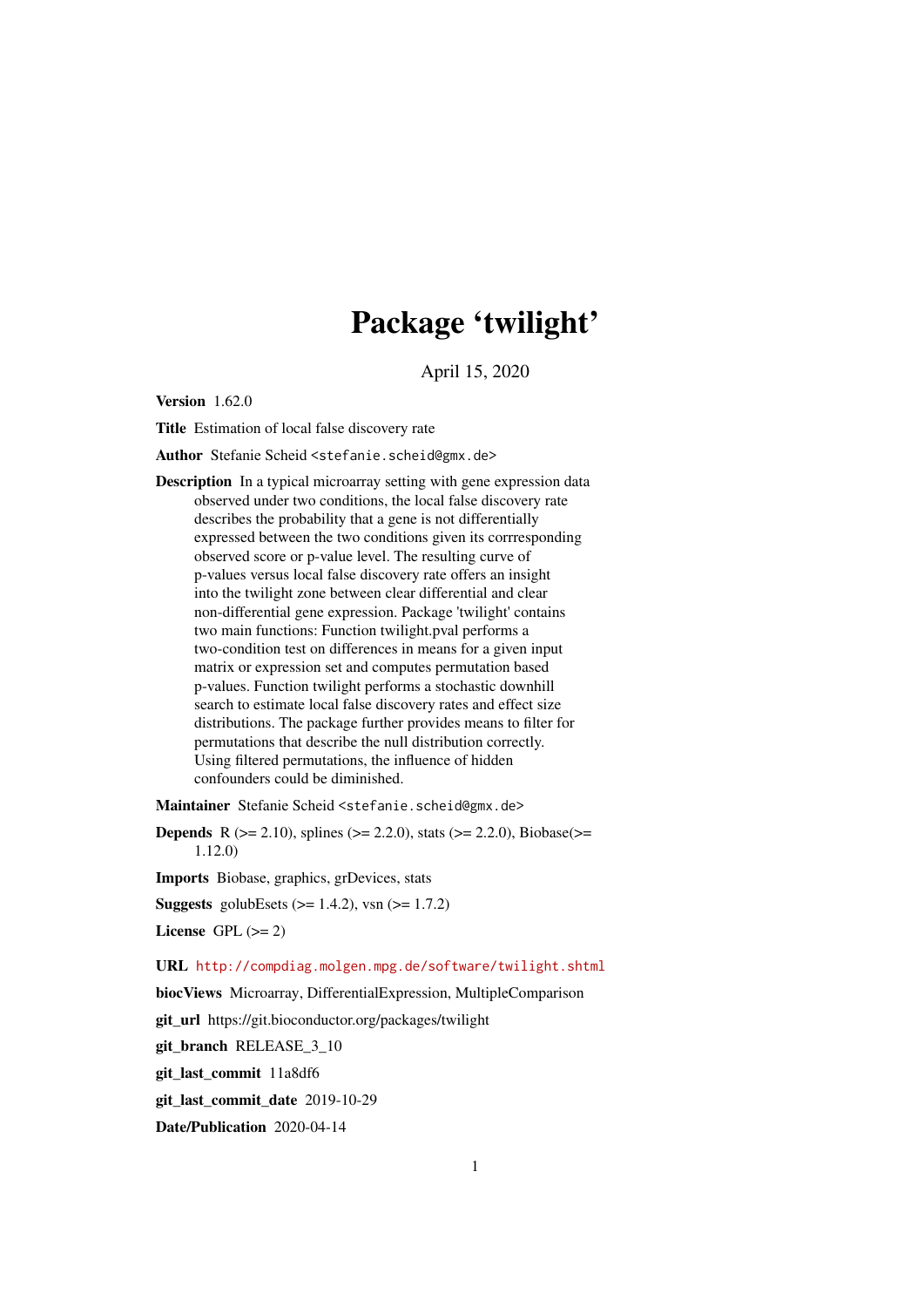# <span id="page-1-0"></span>R topics documented:

| Index | 17 |
|-------|----|
|       |    |
|       |    |
|       |    |
|       |    |
|       |    |
|       |    |
|       |    |
|       |    |
|       |    |
|       |    |
|       |    |

<span id="page-1-1"></span>

exfdr *Example of twilight result*

# Description

Application of function twilight on twilight object data(expval).

The function call was exfdr <-twilight(expval, B=1000).

# Usage

data(exfdr)

# Format

A twilight object.

# References

Scheid S and Spang R (2004): A stochastic downhill search algorithm for estimating the local false discovery rate, *IEEE TCBB* 1(3), 98–108.

Scheid S and Spang R (2005): twilight; a Bioconductor package for estimating the local false discovery rate, *Bioinformatics* 21(12), 2921–2922.

Scheid S and Spang R (2006): Permutation filtering: A novel concept for significance analysis of large-scale genomic data, in: Apostolico A, Guerra C, Istrail S, Pevzner P, and Waterman M (Eds.): *Research in Computational Molecular Biology: 10th Annual International Conference, Proceedings of RECOMB 2006, Venice, Italy, April 2-5, 2006*. Lecture Notes in Computer Science vol. 3909, Springer, Heidelberg, pp. 338-347.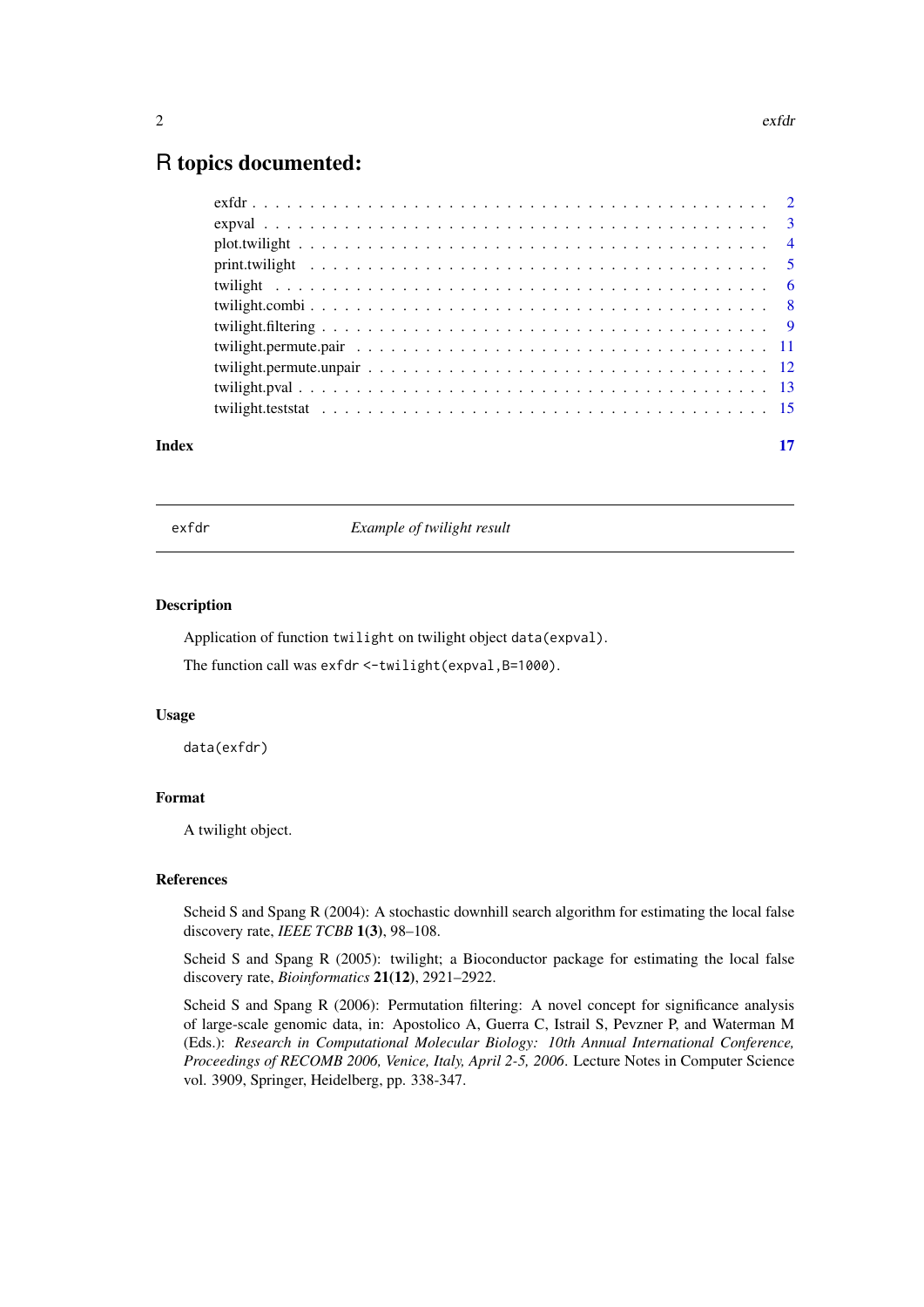<span id="page-2-1"></span><span id="page-2-0"></span>

# **Description**

Application of function twilight.pval on leukemia data set of Golub et al. (1999), as given in data(Golub\_Merge) in library(golubEsets).

First step was the variance-stabilizing normalization of Huber et al. (2002) in library(vsn): golubNorm <-justvsn(Golub\_Merge).

The function call was then expval <-twilight.pval(golubNorm,id) with id <-as.numeric(Golub\_Merge\$ALL.AML

#### Usage

data(expval)

#### Format

A twilight object.

# References

Golub TR, Slonim DK, Tamayo P, Huard C, Gaasenbeek M, Mesirov JP, Coller H, Loh ML, Downing JR, Caligiuri MA, Bloomfield CD and Lander ES (1999): Molecular Classification of Cancer: Class Discovery and Class Prediction by Gene Expression Monitoring, *Science* 286, 531–537.

Huber W, von Heydebreck A, Sultmann H, Poustka A and Vingron M (2002): Variance stabilization applied to microarray data calibration and to the quantification of differential expression, *Bioinformatics* 18, suppl. 1, S96–S104.

Scheid S and Spang R (2004): A stochastic downhill search algorithm for estimating the local false discovery rate, *IEEE TCBB* 1(3), 98–108.

Scheid S and Spang R (2005): twilight; a Bioconductor package for estimating the local false discovery rate, *Bioinformatics* 21(12), 2921–2922.

Scheid S and Spang R (2006): Permutation filtering: A novel concept for significance analysis of large-scale genomic data, in: Apostolico A, Guerra C, Istrail S, Pevzner P, and Waterman M (Eds.): *Research in Computational Molecular Biology: 10th Annual International Conference, Proceedings of RECOMB 2006, Venice, Italy, April 2-5, 2006*. Lecture Notes in Computer Science vol. 3909, Springer, Heidelberg, pp. 338-347.

Tusher VG, Tibshirani R and Chu G (2001): Significance analysis of mircroarrays applied to the ionizing response, *PNAS* 98(9), 5116–5121.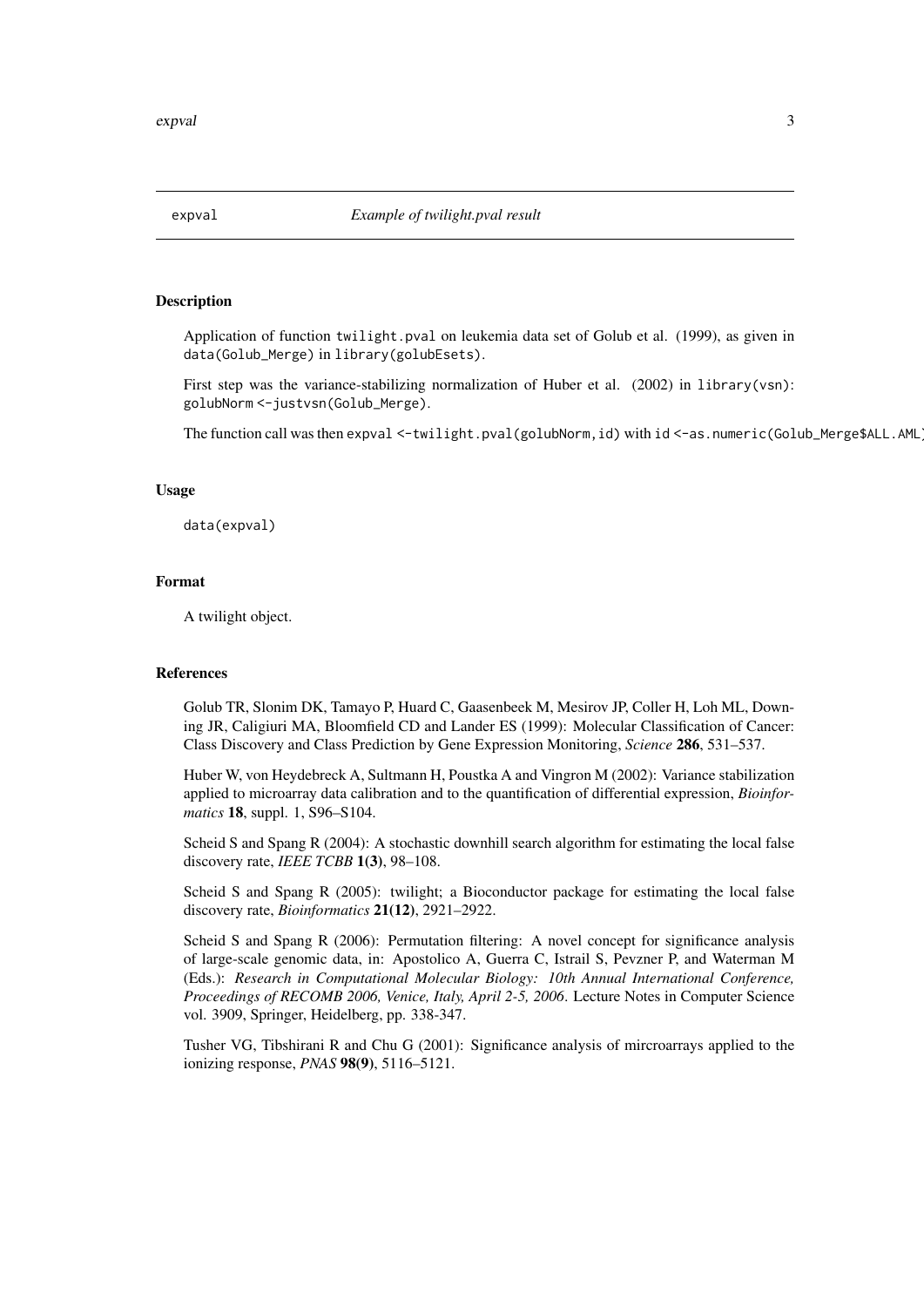<span id="page-3-1"></span><span id="page-3-0"></span>

# Description

Interface to plotting of twilight objects. Produces one of five possible plots.

# Usage

```
## S3 method for class 'twilight'
plot(x, which = NULL, grayscale = FALSE, legend = TRUE, ...)
```
# Arguments

| $\mathsf{x}$ | An object of class twilight.                                                                                                          |
|--------------|---------------------------------------------------------------------------------------------------------------------------------------|
| which        | A character string specifying the plot to be made.                                                                                    |
| grayscale    | Logical value. Specifying whether plots should be colored or grayscaled. Only<br>necessary for "scores" and "fdr".                    |
| legend       | Logical value. Produces a legend for "scores" and "effectsize". A legend for<br>"fdr" is only available if bootstrap estimates exist. |
| .            | Additional graphical arguments.                                                                                                       |

# Details

Option which="scores" plots the expected versus the observed test statistics and draws confidence lines calculated from permutations. This plot is similar to plots in Tusher et al. (2001).

Option which="qvalues" plots  $q$ -values versus the number of rejected hypotheses.

Option which="fdr" plots p-values versus 1 - local false discovery rate, that is the conditional probability of being significant given the corresponding p-value, plus bootstrap estimates if computed. Bottom ticks are 1%-quantiles of p-values.

Option which="volcano" results in the volcano plot, that is observed score versus 1 - local false discovery rate. Bottom ticks are 1%-quantiles of scores.

Option which="effectsize" plots the observed fold change equivalent score distribution overlaid by the estimated effect size distribution, that is distribution of scores under the alternative. This plot is only available if function twilight.pval was applied with method="fc" as fold change equivalent scores are computed from log ratios.

Option which="table" tabulates histogram "effectsize".

#### Value

No value is returned except for "table".

# Author(s)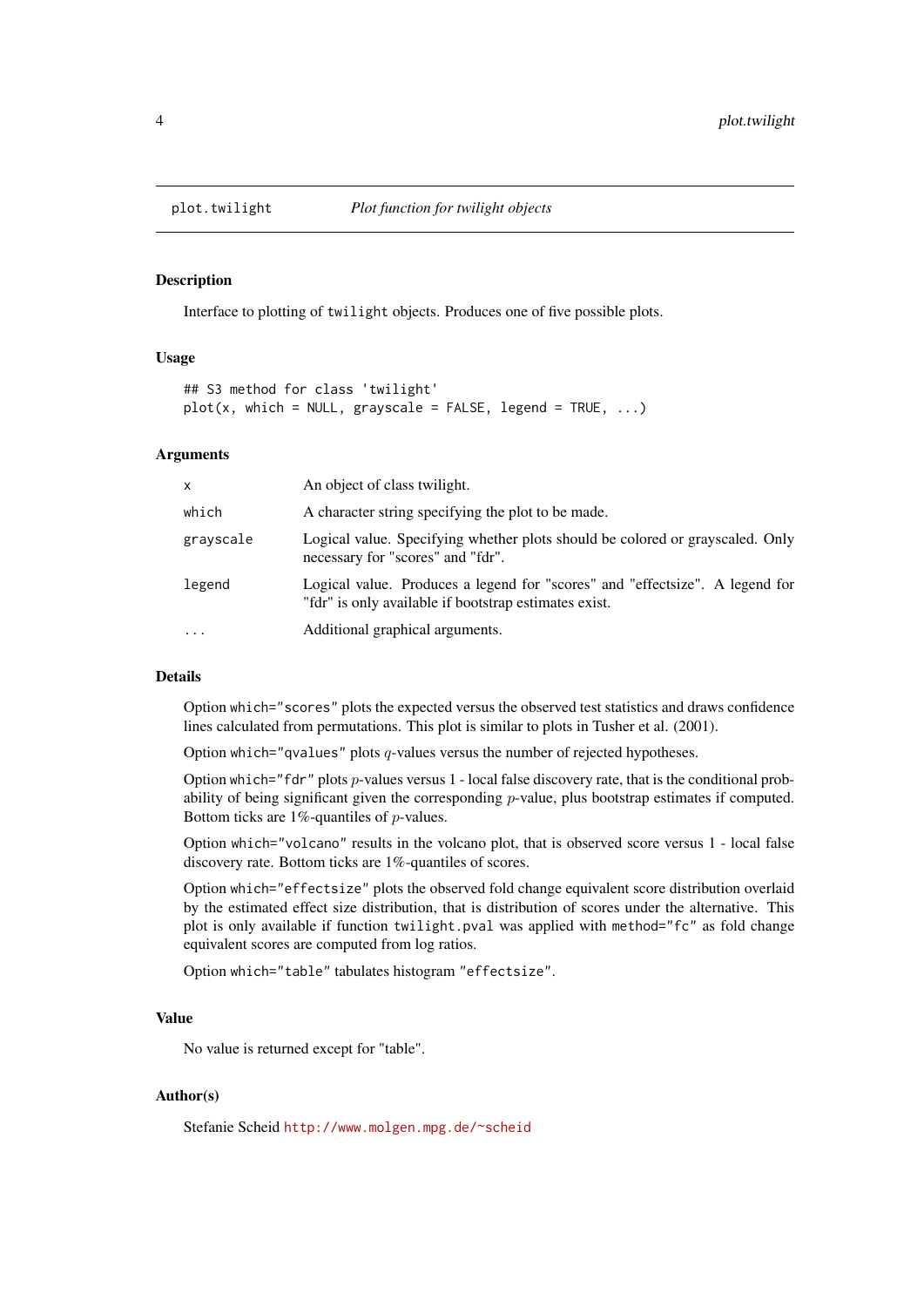#### <span id="page-4-0"></span>print.twilight 5

#### References

Scheid S and Spang R (2004): A stochastic downhill search algorithm for estimating the local false discovery rate, *IEEE TCBB* 1(3), 98–108.

Scheid S and Spang R (2005): twilight; a Bioconductor package for estimating the local false discovery rate, *Bioinformatics* 21(12), 2921–2922.

Scheid S and Spang R (2006): Permutation filtering: A novel concept for significance analysis of large-scale genomic data, in: Apostolico A, Guerra C, Istrail S, Pevzner P, and Waterman M (Eds.): *Research in Computational Molecular Biology: 10th Annual International Conference, Proceedings of RECOMB 2006, Venice, Italy, April 2-5, 2006*. Lecture Notes in Computer Science vol. 3909, Springer, Heidelberg, pp. 338-347.

Tusher VG, Tibshirani R and Chu G (2001): Significance analysis of mircroarrays applied to the ionizing response, *PNAS* 98(9), 5116–5121.

# See Also

[twilight.pval](#page-12-1), [twilight](#page-5-1)

## Examples

```
### contains a twilight object created by function twilight
data(exfdr)
plot(exfdr)
```
print.twilight *Print function for twilight objects*

# Description

Extract and print information about a twilight object.

# Usage

```
## S3 method for class 'twilight'
print(x, \ldots)
```
## Arguments

| $\boldsymbol{\mathsf{x}}$ | Input object of class twilight. |
|---------------------------|---------------------------------|
| .                         | Additional printing arguments.  |

# Value

No value is returned.

## Author(s)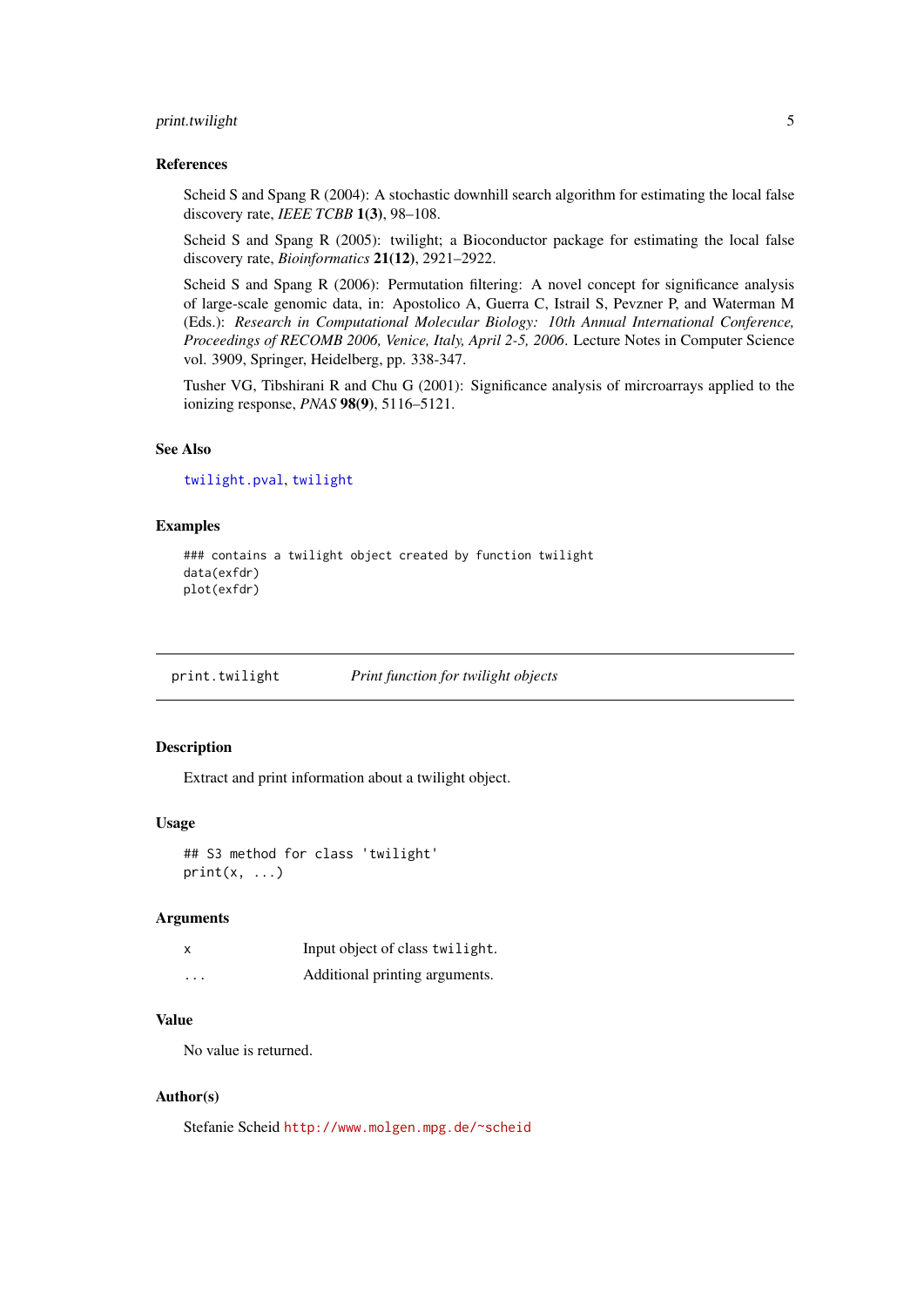#### References

Scheid S and Spang R (2004): A stochastic downhill search algorithm for estimating the local false discovery rate, *IEEE TCBB* 1(3), 98–108.

Scheid S and Spang R (2005): twilight; a Bioconductor package for estimating the local false discovery rate, *Bioinformatics* 21(12), 2921–2922.

Scheid S and Spang R (2006): Permutation filtering: A novel concept for significance analysis of large-scale genomic data, in: Apostolico A, Guerra C, Istrail S, Pevzner P, and Waterman M (Eds.): *Research in Computational Molecular Biology: 10th Annual International Conference, Proceedings of RECOMB 2006, Venice, Italy, April 2-5, 2006*. Lecture Notes in Computer Science vol. 3909, Springer, Heidelberg, pp. 338-347.

# See Also

[plot.twilight](#page-3-1)

#### Examples

```
### contains a twilight object created by function twilight
data(exfdr)
print(exfdr)
```
<span id="page-5-1"></span>twilight *Estimation of the local false discovery rate*

# Description

The function performs the successive exclusion procedure (SEP) as described in Scheid and Spang (2004).

#### Usage

twilight(xin, lambda = NULL,  $B = \emptyset$ , boot.ci = 0.95, clus = NULL, verbose = TRUE)

# Arguments

| xin     | Numerical vector of $p$ -values or a twillight object.                                                                                                                                                                                                           |
|---------|------------------------------------------------------------------------------------------------------------------------------------------------------------------------------------------------------------------------------------------------------------------|
| lambda  | Numerical value denoting the penalty factor. If not specified, the function searchs<br>for an appropriate regularization parameter.                                                                                                                              |
| B       | Numerical value specifying the number of bootstrap samples. If not specified,<br>no bootstrap estimates are calculated.                                                                                                                                          |
| boot.ci | Numerical value denoting the probability value for bootstrap confidence inter-<br>vals of local false discovery rate and prior pio.                                                                                                                              |
| clus    | A list or numerical value to be passed to make Cluster (clus, ) in library (snow).<br>If specified, bootstrapping is performed in parallel. No checks on clus are per-<br>formed. Please make sure that makeCluster(clus) works properly in your<br>environment. |
| verbose | Logical value for message printing.                                                                                                                                                                                                                              |

<span id="page-5-0"></span>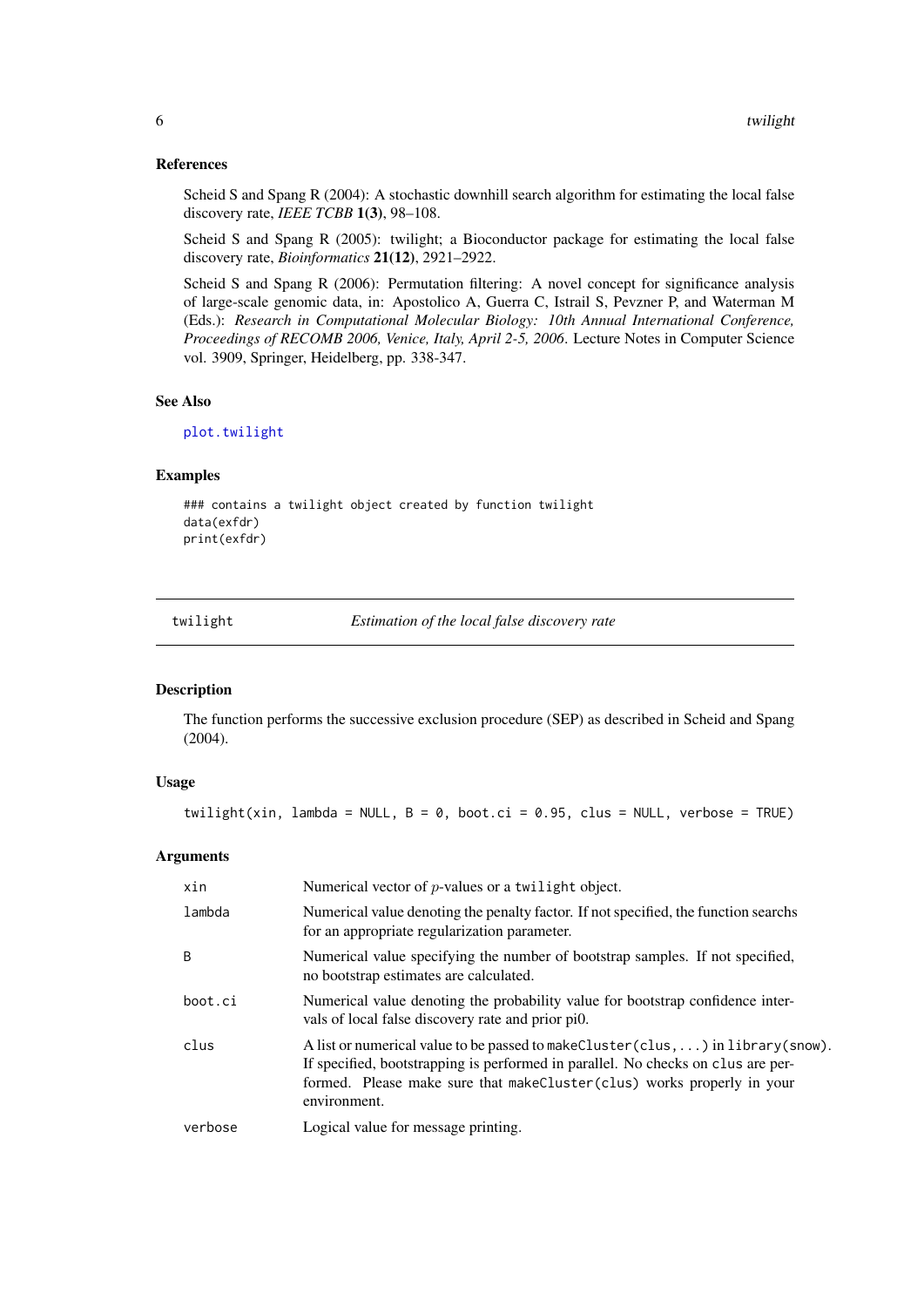#### twilight **7**

# Details

In short, the successive exclusion procedure divides the set of p-values into two parts. The first part is chosen such that it resembles a uniform distribution while containing as many p-values as possible. This set of p-values represents the set of p-values derived from non-induced genes. The height of the uninform distribution is a natural estimate for the mixture parameter pi0. The p-value not contained in the uniform part serve as representatives of p-values derived from induced genes. Their distribution is the basis of the final estimate of the local false discovery rate.

NOTE: Library(snow) has to be loaded manually. It is not loaded as part of 'suggests' or 'depends' because it is only available under UNIX. If twilight does not work with the current version of snow, please send a report.

# Value

Returns a twilight object consisting of a data. frame named result with variables

| pvalue    | Sorted input vector.                                                                          |
|-----------|-----------------------------------------------------------------------------------------------|
| qvalue    | $q$ -values computed as described in Storey and Tibshirani (2003) with new esti-<br>mate pi0. |
| index     | Index of the original ordering.                                                               |
| fdr       | Local false discovery rate averaged over 10 runs of SEP.                                      |
| mean.fdr  | Bootstrap estimate of local false discovery rate.                                             |
| lower.fdr | Lower boot.ci-bootstrap confidence bound.                                                     |
| upper.fdr | Upper boot. ci-bootstrap confidence bound.                                                    |
|           |                                                                                               |

Values are sorted by pvalue.

## Note

Additional output consists of

| Regularization parameter.                                            |
|----------------------------------------------------------------------|
| SEP estimate of prior probability.                                   |
| Bootstrap estimate and boot.ci-bootstrap confidence bounds.          |
| Passes boot. ci for plotting.                                        |
| Histogram of effect size distributions averaged over 10 runs of SEP. |
|                                                                      |

If xin is of class twilight, the remaining slots are filled with corresponding input values. If xin is not of class twilight, these slots remain free.

# Author(s)

Stefanie Scheid <http://www.molgen.mpg.de/~scheid>

# References

Scheid S and Spang R (2004): A stochastic downhill search algorithm for estimating the local false discovery rate, *IEEE TCBB* 1(3), 98–108.

Scheid S and Spang R (2005): twilight; a Bioconductor package for estimating the local false discovery rate, *Bioinformatics* 21(12), 2921–2922.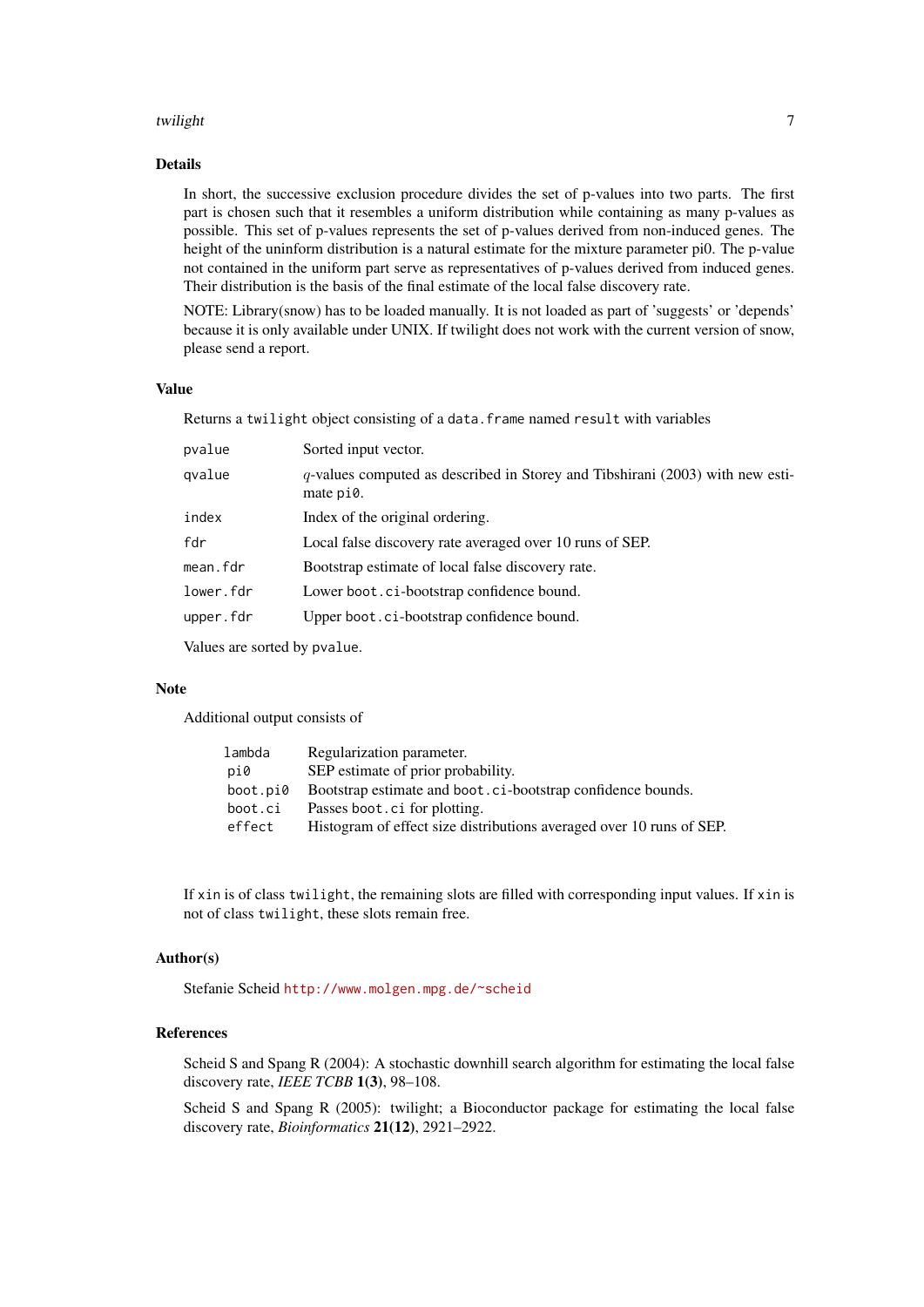Scheid S and Spang R (2006): Permutation filtering: A novel concept for significance analysis of large-scale genomic data, in: Apostolico A, Guerra C, Istrail S, Pevzner P, and Waterman M (Eds.): *Research in Computational Molecular Biology: 10th Annual International Conference, Proceedings of RECOMB 2006, Venice, Italy, April 2-5, 2006*. Lecture Notes in Computer Science vol. 3909, Springer, Heidelberg, pp. 338-347.

Storey JD and Tibshirani R (2003): Statistical significance for genomewide studies, *PNAS* 100(16), 9440–9445.

# See Also

[twilight.pval](#page-12-1), [plot.twilight](#page-3-1), [exfdr](#page-1-1)

# Examples

```
### twilight object created with B=1000 bootstrap samples
data(exfdr)
print(exfdr)
plot(exfdr)
```
<span id="page-7-1"></span>twilight.combi *All permutations of a binary vector*

#### Description

For a given binary input vector, the function completely enumerates all possible permutations.

#### Usage

twilight.combi(xin, pin, bin)

#### Arguments

| xin | Binary input vector, e.g. class labels.                               |
|-----|-----------------------------------------------------------------------|
| pin | Logical value. TRUE if samples are paired, FALSE if not.              |
| bin | Logical value. TRUE if permutations should be balanced, FALSE if not. |

# Details

Please note, that the resulting permutations are always as "balanced" as possible. The balancing is done for the smaller subsample. If its sample size is odd, say 5, twilight.combi computes all permutations with 2 or 3 samples unchanged. In the paired case, the output matrix contains only one half of all permutations. The second half is simply 1-output which leads to the same absolute test statistics in a paired test.

# Value

Returns a matrix where each row contains one permuted vector. Note that even for balanced permutations, the first row always contains the original vector. If the number of rows exceeds 10000, NULL is returned.

<span id="page-7-0"></span>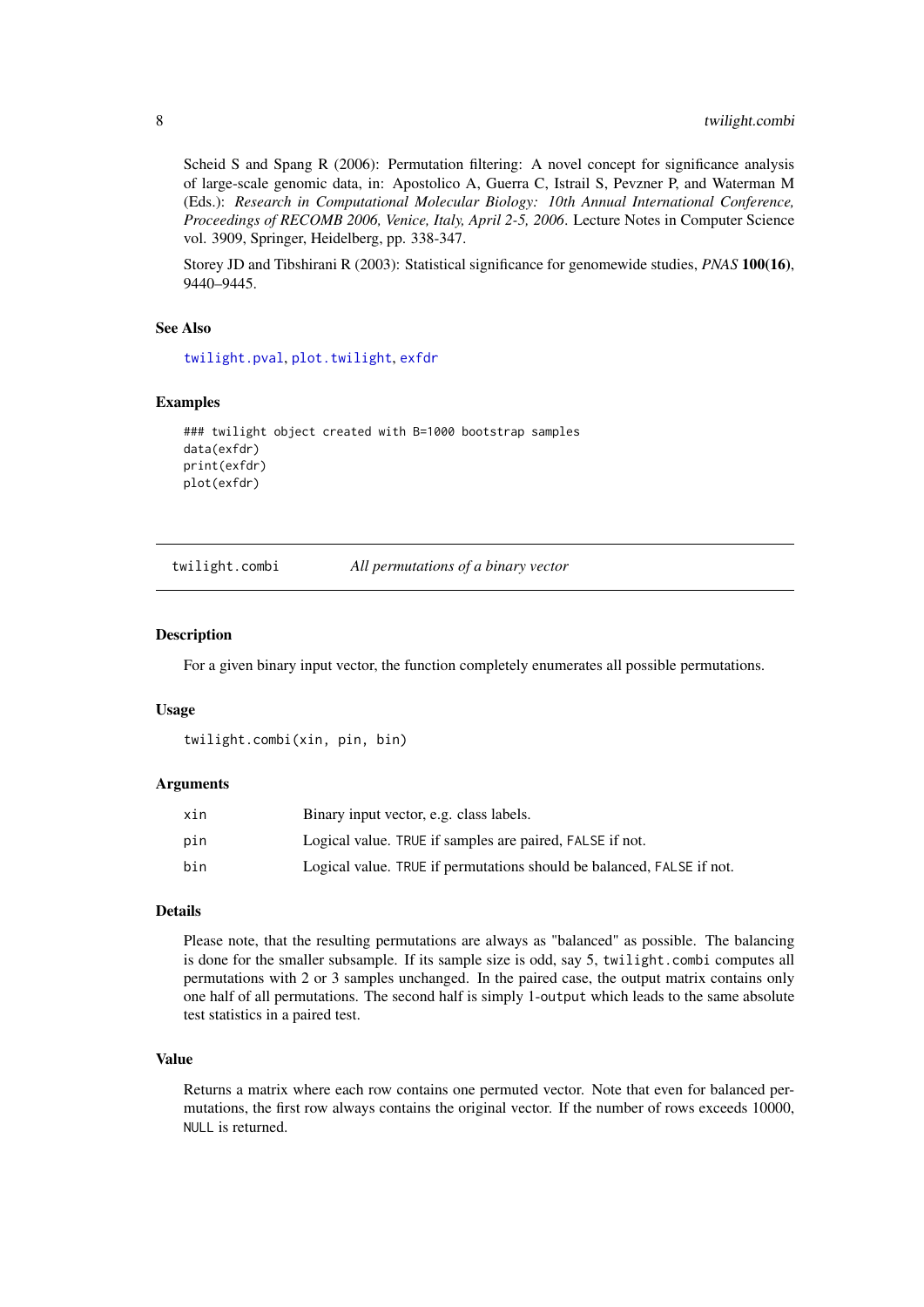#### <span id="page-8-0"></span>twilight.filtering 9

#### Author(s)

Stefanie Scheid <http://www.molgen.mpg.de/~scheid>

#### References

Scheid S and Spang R (2004): A stochastic downhill search algorithm for estimating the local false discovery rate, *IEEE TCBB* 1(3), 98–108.

Scheid S and Spang R (2005): twilight; a Bioconductor package for estimating the local false discovery rate, *Bioinformatics* 21(12), 2921–2922.

Scheid S and Spang R (2006): Permutation filtering: A novel concept for significance analysis of large-scale genomic data, in: Apostolico A, Guerra C, Istrail S, Pevzner P, and Waterman M (Eds.): *Research in Computational Molecular Biology: 10th Annual International Conference, Proceedings of RECOMB 2006, Venice, Italy, April 2-5, 2006*. Lecture Notes in Computer Science vol. 3909, Springer, Heidelberg, pp. 338-347.

# See Also

[twilight.permute.pair](#page-10-1), [twilight.permute.unpair](#page-11-1)

#### Examples

```
x \leq -c(rep(0,4),rep(1,3))
```
y <- twilight.combi(x,pin=FALSE,bin=FALSE)

<span id="page-8-1"></span>twilight.filtering *Permutation filtering*

## Description

The function call invokes the filtering for permutations of class labels that produce a set of complete null scores. Depending on the test setting, the algorithm iteratively generates valid permutations of the class labels and computes scores. These are transformed to pooled p-values and each set of permutation p-values is tested for uniformity. Permutations with acceptable uniform p-value distributions are kept. The search stops if either the number num.perm of wanted permutations is reached or if the number of possible unique(!) permutations is smaller than num.perm. The default values are similar to function twilight.pval but please note the details below.

# Usage

```
twilight.filtering(xin, yin, method = "fc", paired = FALSE, s0 = 0, verbose = TRUE, num.perm = 1000, i
```
#### Arguments

| xin | Either an expression set (Expression Set) or a data matrix with rows corre-<br>sponding to features and columns corresponding to samples.                                                                                                                 |
|-----|-----------------------------------------------------------------------------------------------------------------------------------------------------------------------------------------------------------------------------------------------------------|
| vin | A numerical vector containing class labels. The higher label denotes the case,<br>the lower label the control samples to test case vs. control. For correlation<br>scores, yin can be any numerical vector of length equal to the number of sam-<br>ples. |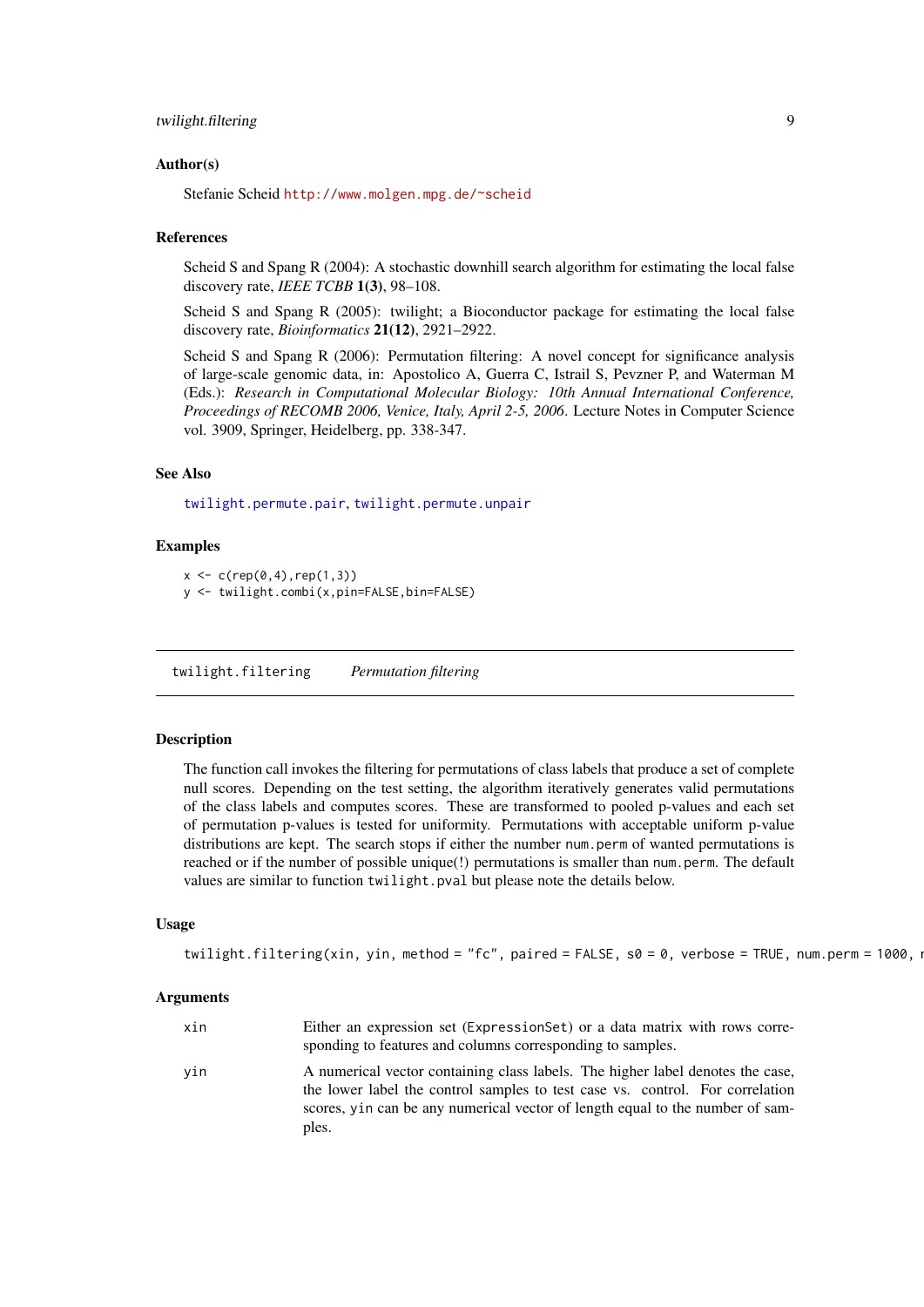<span id="page-9-0"></span>

| method   | Character string: "fc" for fold change equivalent test (that is log ratio test),<br>"t" for t-test, and "z" for Z-test. With "pearson" or "spearman", the test<br>statistic is either Pearson's correlation coefficient or Spearman's rank correlation<br>coefficient. |
|----------|------------------------------------------------------------------------------------------------------------------------------------------------------------------------------------------------------------------------------------------------------------------------|
| paired   | Logical value. Depends on whether the samples are paired. Ignored if method="pearson"<br>or method="spearman".                                                                                                                                                         |
| s0       | Fudge factor for variance correction in the Z-test. Takes effect only if method="z".<br>If $\frac{1}{2}$ s0=0: The fudge factor is set to the median of the pooled standard deviations.                                                                                |
| verbose  | Logical value for message printing.                                                                                                                                                                                                                                    |
| num.perm | Number of permutations. Within twilight.pval, num.perm is set to B.                                                                                                                                                                                                    |
| num.take | Number of permutations kept in each step of the iterative filtering. Within<br>twilight.pval, num.take is set to the minimum of 50 and ceiling (num.perm/20).                                                                                                          |

# Details

See vignette.

#### Value

Returns a matrix with permuted input labels yin as rows. Please note that this matrix is already translated into binary labels for two-sample testing or to ranks if Spearman's correlation was chosen. The resulting permutation matrix can be directly passed into function twilight.pval. Please note that the first row always contains the original input yin to be consistent with the other permutation functions in package twilight.

# Author(s)

Stefanie Scheid <http://www.molgen.mpg.de/~scheid>

#### References

Scheid S and Spang R (2004): A stochastic downhill search algorithm for estimating the local false discovery rate, *IEEE TCBB* 1(3), 98–108.

Scheid S and Spang R (2005): twilight; a Bioconductor package for estimating the local false discovery rate, *Bioinformatics* 21(12), 2921–2922.

Scheid S and Spang R (2006): Permutation filtering: A novel concept for significance analysis of large-scale genomic data, in: Apostolico A, Guerra C, Istrail S, Pevzner P, and Waterman M (Eds.): *Research in Computational Molecular Biology: 10th Annual International Conference, Proceedings of RECOMB 2006, Venice, Italy, April 2-5, 2006*. Lecture Notes in Computer Science vol. 3909, Springer, Heidelberg, pp. 338-347.

# See Also

# [twilight.pval](#page-12-1)

## Examples

```
## Not run:
### Leukemia data set of Golub et al. (1999).
library(golubEsets)
data(Golub_Train)
```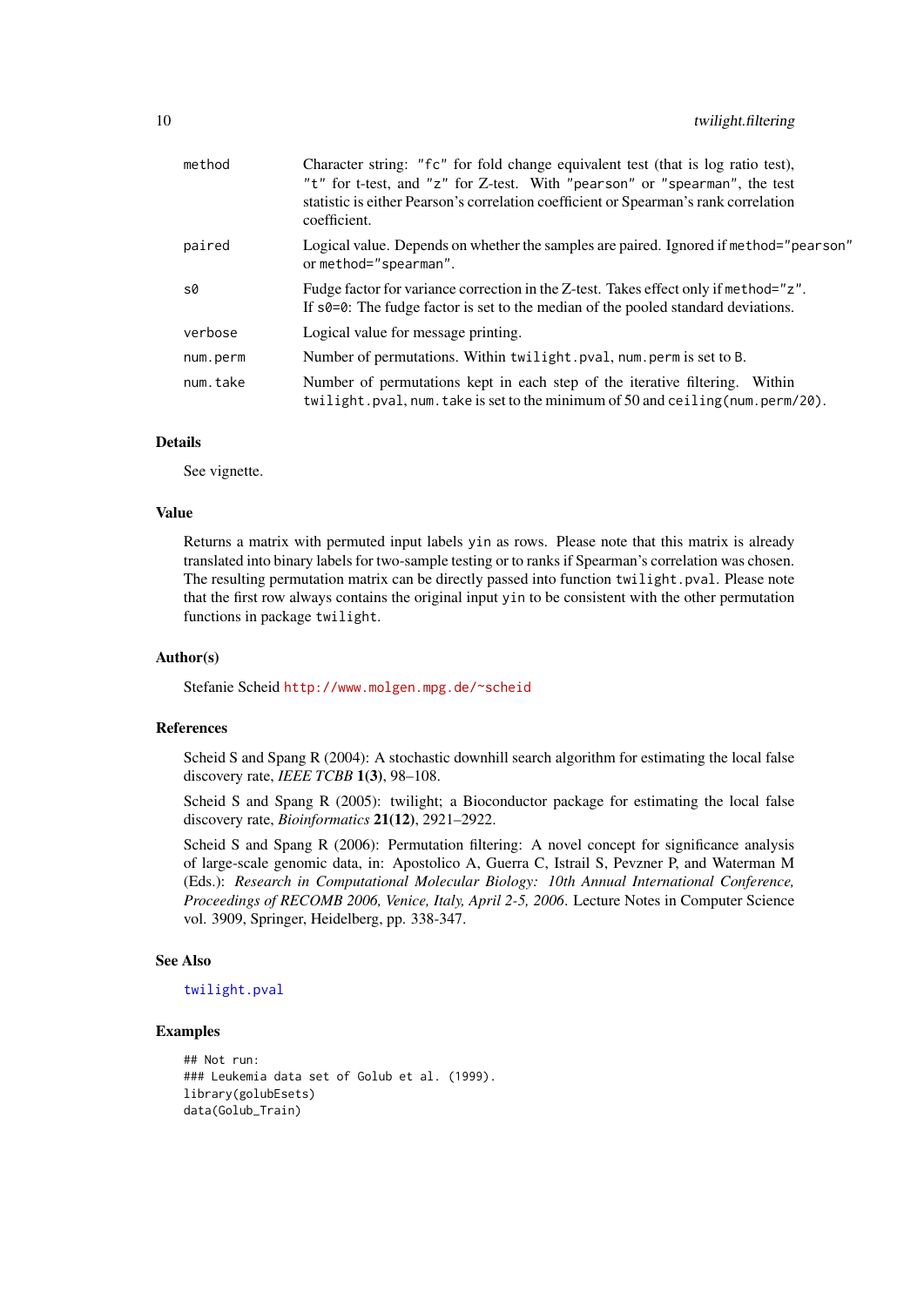#### <span id="page-10-0"></span>twilight.permute.pair 11

```
### Variance-stabilizing normalization of Huber et al. (2002).
library(vsn)
golubNorm <- justvsn(Golub_Train)
### A binary vector of class labels.
id <- as.numeric(Golub_Train$ALL.AML)
### Do an unpaired t-test.
### Let's have a quick example with 50 filtered permutations only.
### With num.take=10, we only need 5 iteration steps.
yperm <- twilight.filtering(golubNorm,id,method="t",num.perm=50,num.take=10)
dim(yperm)
### Let's check that the filtered permutations really produce uniform p-value distributions.
### The first row is the original labeling, so we try the second permutation.
yperm <- yperm[-1,]
b <- twilight.pval(golubNorm,yperm[1,],method="t",yperm=yperm)
hist(b$result$pvalue)
## End(Not run)
```
<span id="page-10-1"></span>twilight.permute.pair *Permutation matrix of paired class labels*

#### Description

The function returns a matrix where each row is a (un)balanced permutation of the input twosample class labels.

# Usage

twilight.permute.pair(v, m, bal = TRUE)

# Arguments

|     | A binary vector representing class labels in original order. Pairs must be in the<br>same order. |
|-----|--------------------------------------------------------------------------------------------------|
| m   | A numerical value giving the number of permutations.                                             |
| bal | Logical value. Results in balanced or unbalanced permutations.                                   |

# Value

Returns a matrix where each row contains one permuted vector of class labels. Note that even for balanced permutations, the first row always contains the original vector.

# Author(s)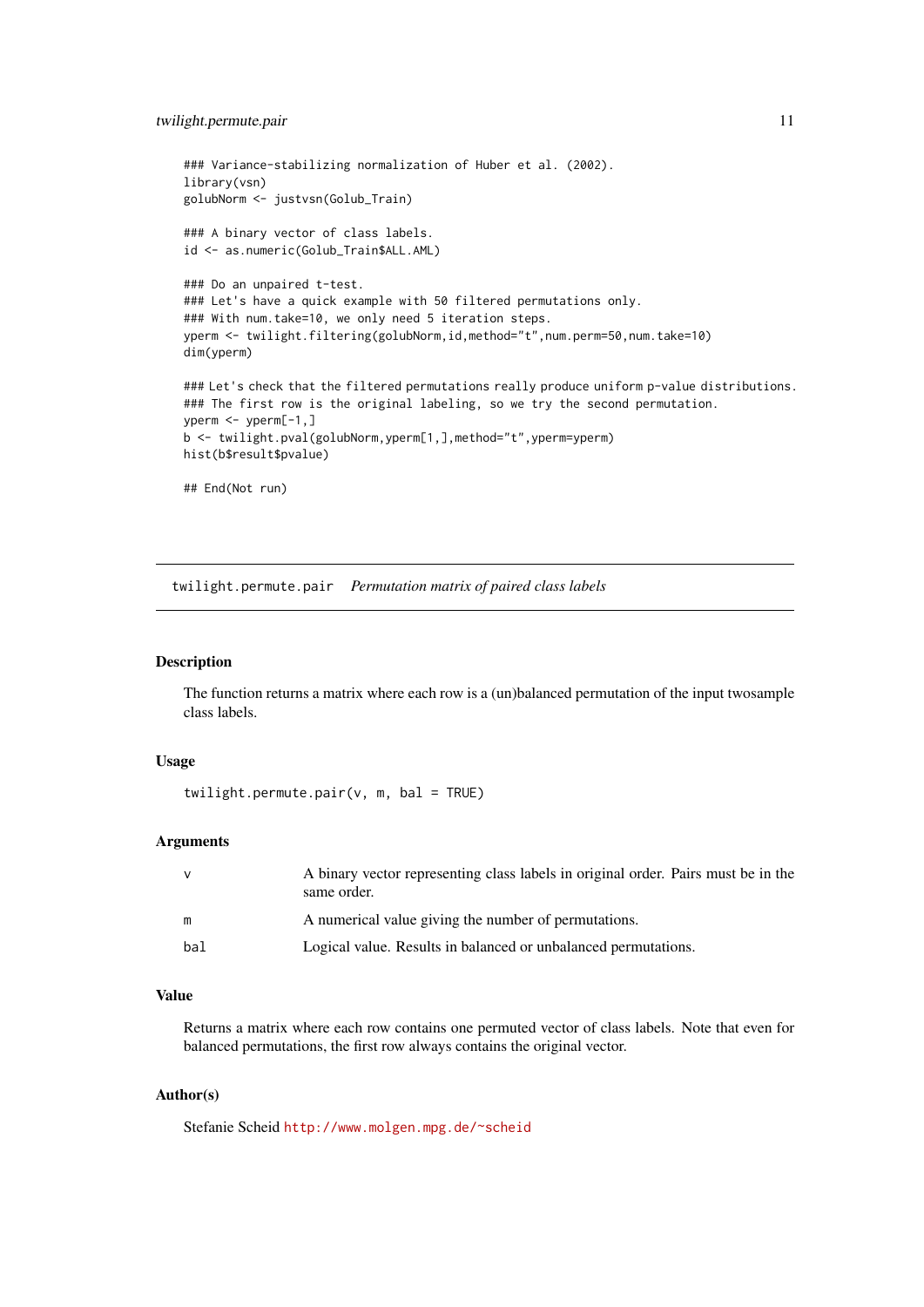#### References

Scheid S and Spang R (2004): A stochastic downhill search algorithm for estimating the local false discovery rate, *IEEE TCBB* 1(3), 98–108.

Scheid S and Spang R (2005): twilight; a Bioconductor package for estimating the local false discovery rate, *Bioinformatics* 21(12), 2921–2922.

Scheid S and Spang R (2006): Permutation filtering: A novel concept for significance analysis of large-scale genomic data, in: Apostolico A, Guerra C, Istrail S, Pevzner P, and Waterman M (Eds.): *Research in Computational Molecular Biology: 10th Annual International Conference, Proceedings of RECOMB 2006, Venice, Italy, April 2-5, 2006*. Lecture Notes in Computer Science vol. 3909, Springer, Heidelberg, pp. 338-347.

# See Also

[twilight.permute.unpair](#page-11-1), [twilight.combi](#page-7-1)

<span id="page-11-1"></span>twilight.permute.unpair

*Permutation matrix of unpaired class labels*

# Description

The function returns a matrix where each row is a (un)balanced permutation of the input twosample class labels.

# Usage

twilight.permute.unpair( $v$ , m, bal = TRUE)

#### Arguments

| v   | A binary vector representing class labels in original order.   |
|-----|----------------------------------------------------------------|
| m   | A numerical value giving the number of permutations.           |
| bal | Logical value. Results in balanced or unbalanced permutations. |

# Value

Returns a matrix where each row contains one permuted vector of class labels. Note that even for balanced permutations, the first row always contains the original vector.

# Author(s)

<span id="page-11-0"></span>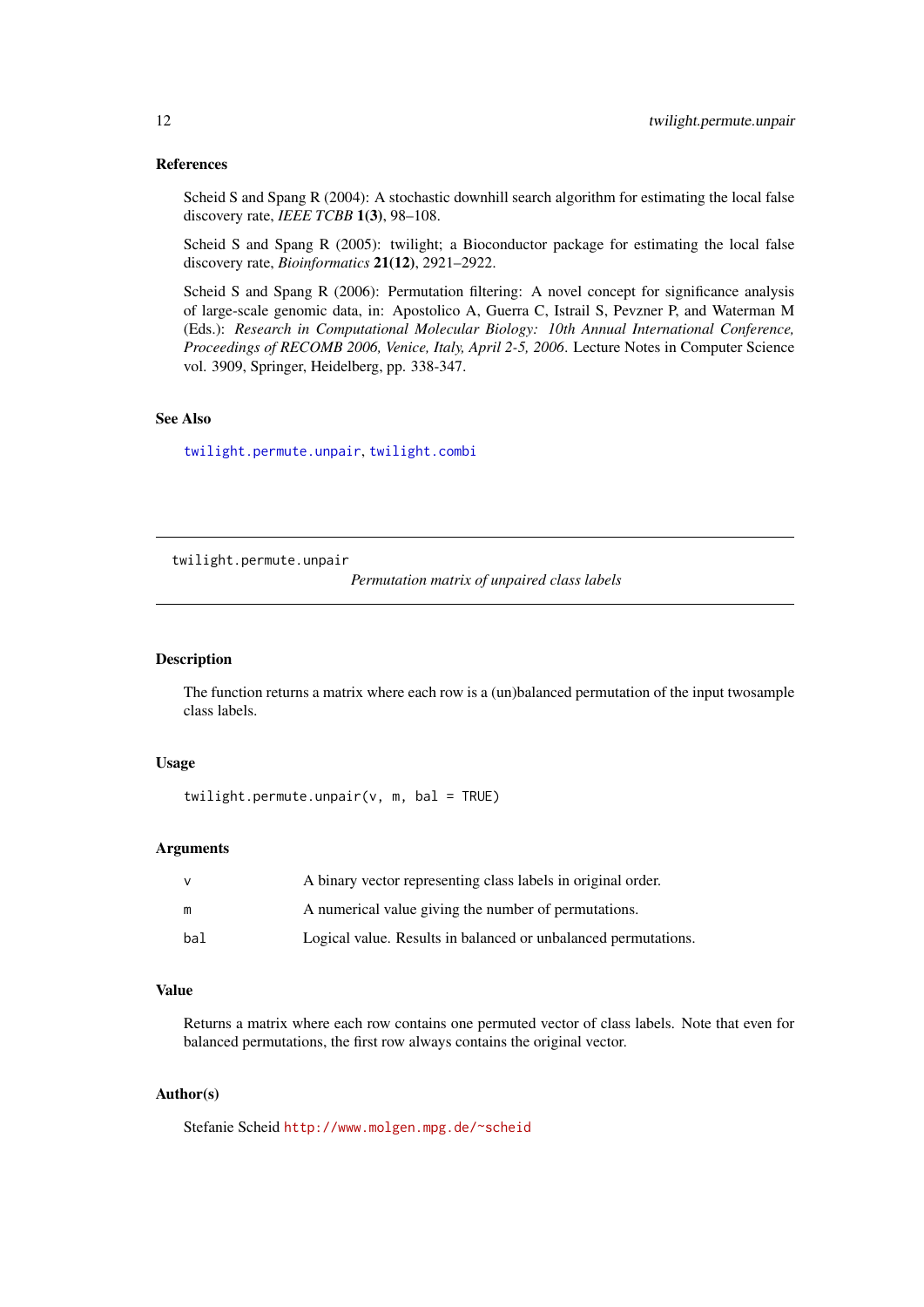#### <span id="page-12-0"></span>twilight.pval 13

#### References

Scheid S and Spang R (2004): A stochastic downhill search algorithm for estimating the local false discovery rate, *IEEE TCBB* 1(3), 98–108.

Scheid S and Spang R (2005): twilight; a Bioconductor package for estimating the local false discovery rate, *Bioinformatics* 21(12), 2921–2922.

Scheid S and Spang R (2006): Permutation filtering: A novel concept for significance analysis of large-scale genomic data, in: Apostolico A, Guerra C, Istrail S, Pevzner P, and Waterman M (Eds.): *Research in Computational Molecular Biology: 10th Annual International Conference, Proceedings of RECOMB 2006, Venice, Italy, April 2-5, 2006*. Lecture Notes in Computer Science vol. 3909, Springer, Heidelberg, pp. 338-347.

#### See Also

[twilight.permute.pair](#page-10-1), [twilight.combi](#page-7-1)

<span id="page-12-1"></span>twilight.pval *Compute p-values from expression sets*

# Description

A function to compute two-sample t, Z and fold change equivalent test statistics (paired or unpaired) and correlation coefficients. Based on permutations, expected test statistics as given in Tusher et al. (2001) and empirical p-values are computed. Additional output are  $q$ -values computed as given in Storey and Tibshirani (2003). The resulting object is of class twilight and can be passed to functions twilight or plot.twilight.

#### Usage

twilight.pval(xin, yin, method = "fc", paired = FALSE, B = 1000, yperm = NULL, balance = FALSE, quant

#### Arguments

| xin    | Either an expression set (Expression Set) or a data matrix with rows corre-<br>sponding to features and columns corresponding to samples.                                                                                                                              |
|--------|------------------------------------------------------------------------------------------------------------------------------------------------------------------------------------------------------------------------------------------------------------------------|
| yin    | A numerical vector containing class labels. The higher label denotes the case,<br>the lower label the control samples to test case vs. control. For correlation<br>scores, yin can be any numerical vector of length equal to the number of sam-<br>ples.              |
| method | Character string: "fc" for fold change equivalent test (that is log ratio test),<br>"t" for t-test, and "z" for Z-test. With "pearson" or "spearman", the test<br>statistic is either Pearson's correlation coefficient or Spearman's rank correlation<br>coefficient. |
| paired | Logical value. Depends on whether the samples are paired. Ignored if method="pearson"<br>or method="spearman".                                                                                                                                                         |
| B      | Numerical value specifying the number of permutations.                                                                                                                                                                                                                 |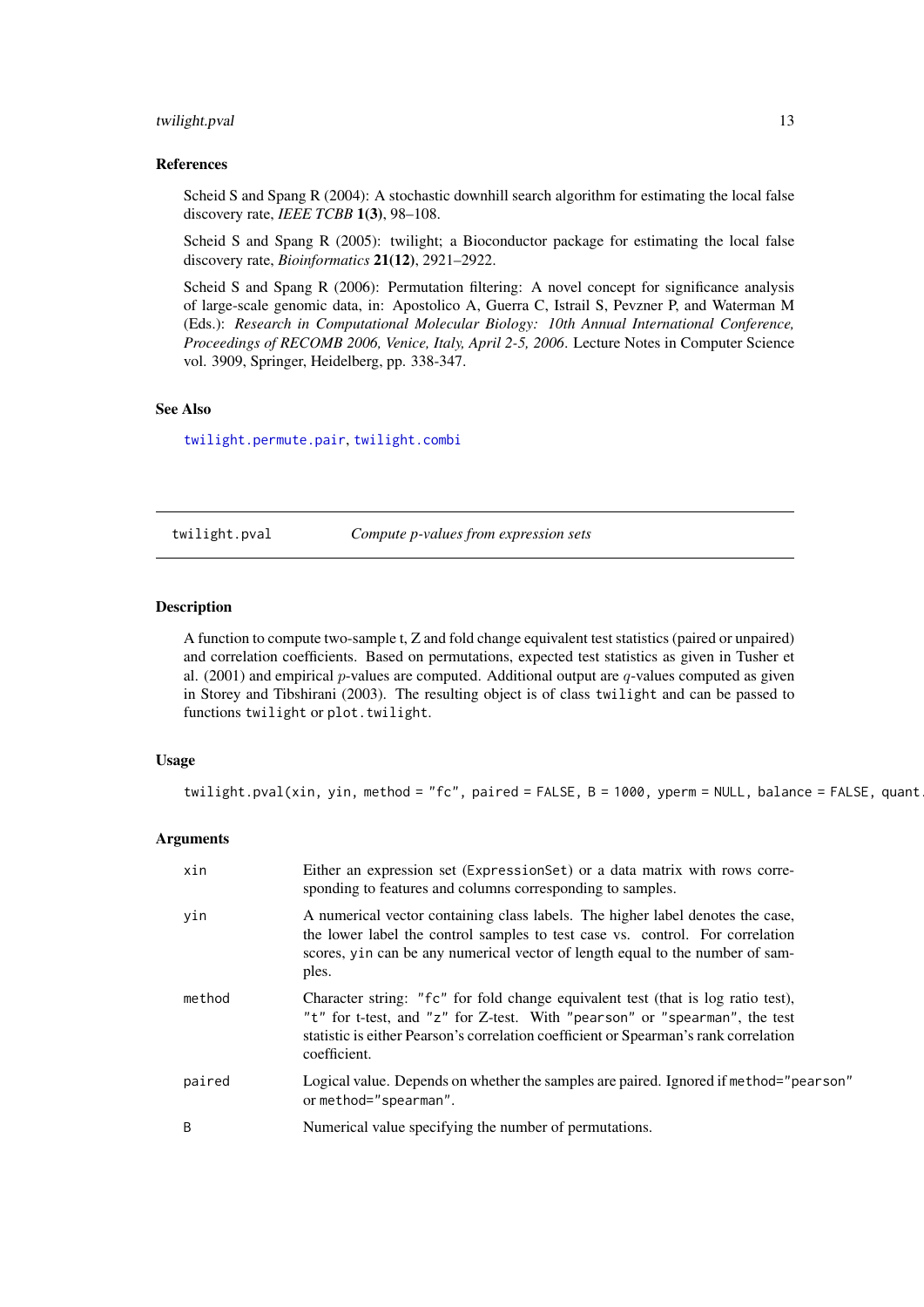| yperm     | Optional matrix containing in each row a permutation of the class labels in bi-<br>nary(!) format for two-sample testing. For computation of correlation scores,<br>the rows of yperm have to contain the appropriate values or ranks. Use this argu-<br>ment carefully! If yperm is specified, no other permutation will be done. Please<br>note that the first row of yperm MUST be the input vector yin. Otherwise, the<br>$p$ -value calculation will be incorrect. |
|-----------|-------------------------------------------------------------------------------------------------------------------------------------------------------------------------------------------------------------------------------------------------------------------------------------------------------------------------------------------------------------------------------------------------------------------------------------------------------------------------|
| balance   | Logical value. Depends on whether balanced or unbalanced permutations should<br>be done. Ignored if method="pearson" or method="spearman".                                                                                                                                                                                                                                                                                                                              |
| quant.ci  | Probability value for confidence lines. Lines are symmetric and denote the<br>quant.ci-quantile of maximal absolute differences between each permutatin<br>and the expected scores.                                                                                                                                                                                                                                                                                     |
| s0        | Fudge factor for variance correction in the Z-test. Takes effect only if method="z".<br>If s0=NULL: The fudge factor is set to the median of the pooled standard devia-<br>tions.                                                                                                                                                                                                                                                                                       |
| verbose   | Logical value for message printing.                                                                                                                                                                                                                                                                                                                                                                                                                                     |
| filtering | Logical value for filtering for permutations of class labels that produce a set<br>of complete null scores. Invokes function twilight. filtering. If yperm is<br>specified, no filtering will be done. Note that the filtering is done on unbalanced<br>permutations even if balance=TRUE.                                                                                                                                                                              |
|           |                                                                                                                                                                                                                                                                                                                                                                                                                                                                         |

# Details

Please see vignette for detailed information.

# Value

Returns a twilight object consisting of a data.frame named result with variables

| observed  | Observed test statistics.                                           |
|-----------|---------------------------------------------------------------------|
| expected  | Mean of order statistics of the permutation statistics.             |
| candidate | Binary vector. "1" for observations exceeding the confidence lines. |
| pvalue    | Empirical $p$ -values from two-sided hypothesis tests.              |
| qvalue    | $q$ -values computed as described in Storey and Tibshirani (2003).  |
| index     | Index of the original ordering.                                     |
|           |                                                                     |

Values are sorted by absolute observed scores.

# Note

Additional output consists of

| ci.line  | Quantile corresponding to quant.ci, passed for plotting. |
|----------|----------------------------------------------------------|
| pi0      | Estimated prior probability.                             |
| s0       | Estimated fudge factor if method="z".                    |
| call     | Character string of function arguments.                  |
| quant.ci | Passes quant . ci for plotting.                          |

The remaining slots are left free for function twilight.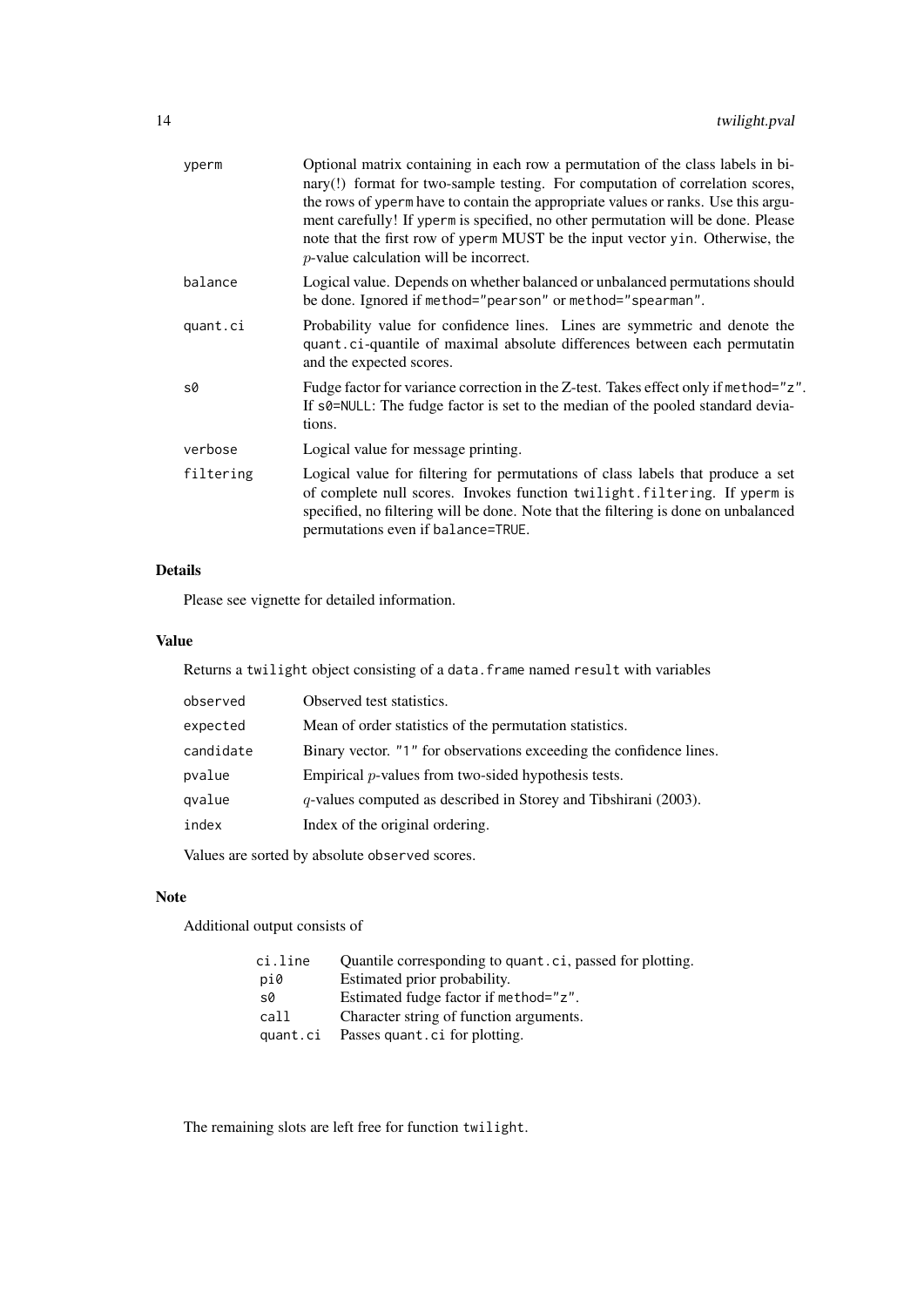#### <span id="page-14-0"></span>twilight.teststat 15

#### Author(s)

Stefanie Scheid <http://www.molgen.mpg.de/~scheid>

#### References

Scheid S and Spang R (2004): A stochastic downhill search algorithm for estimating the local false discovery rate, *IEEE TCBB* 1(3), 98–108.

Scheid S and Spang R (2005): twilight; a Bioconductor package for estimating the local false discovery rate, *Bioinformatics* 21(12), 2921–2922.

Scheid S and Spang R (2006): Permutation filtering: A novel concept for significance analysis of large-scale genomic data, in: Apostolico A, Guerra C, Istrail S, Pevzner P, and Waterman M (Eds.): *Research in Computational Molecular Biology: 10th Annual International Conference, Proceedings of RECOMB 2006, Venice, Italy, April 2-5, 2006*. Lecture Notes in Computer Science vol. 3909, Springer, Heidelberg, pp. 338-347.

Storey JD and Tibshirani R (2003): Statistical significance for genomewide studies, *PNAS* 100(16), 9440–9445.

Tusher VG, Tibshirani R and Chu G (2001): Significance analysis of mircroarrays applied to the ionizing response, *PNAS* 98(9), 5116–5121.

## See Also

[twilight](#page-5-1), [plot.twilight](#page-3-1), [twilight.combi](#page-7-1), [twilight.filtering](#page-8-1), [expval](#page-2-1), [twilight.teststat](#page-14-1)

### Examples

```
### twilight object created from Golub data set
data(expval)
print(expval)
plot(expval)
```
<span id="page-14-1"></span>twilight.teststat *Interface to the test statistics provided within 'twilight'*

#### Description

A function to compute two-sample t, Z and fold change equivalent test statistics (paired or unpaired) and correlation coefficients.

#### Usage

```
twilight.teststat(xin, yin, method = "fc", paired = FALSE, s0 = NULL)
```
#### Arguments

| xin | Either an expression set (Expression Set) or a data matrix with rows corre- |
|-----|-----------------------------------------------------------------------------|
|     | sponding to features and columns corresponding to samples.                  |

yin A numerical vector containing class labels. The higher label denotes the case, the lower label the control samples to test case vs. control. For correlation scores, yin can be any numerical vector of length equal to the number of samples.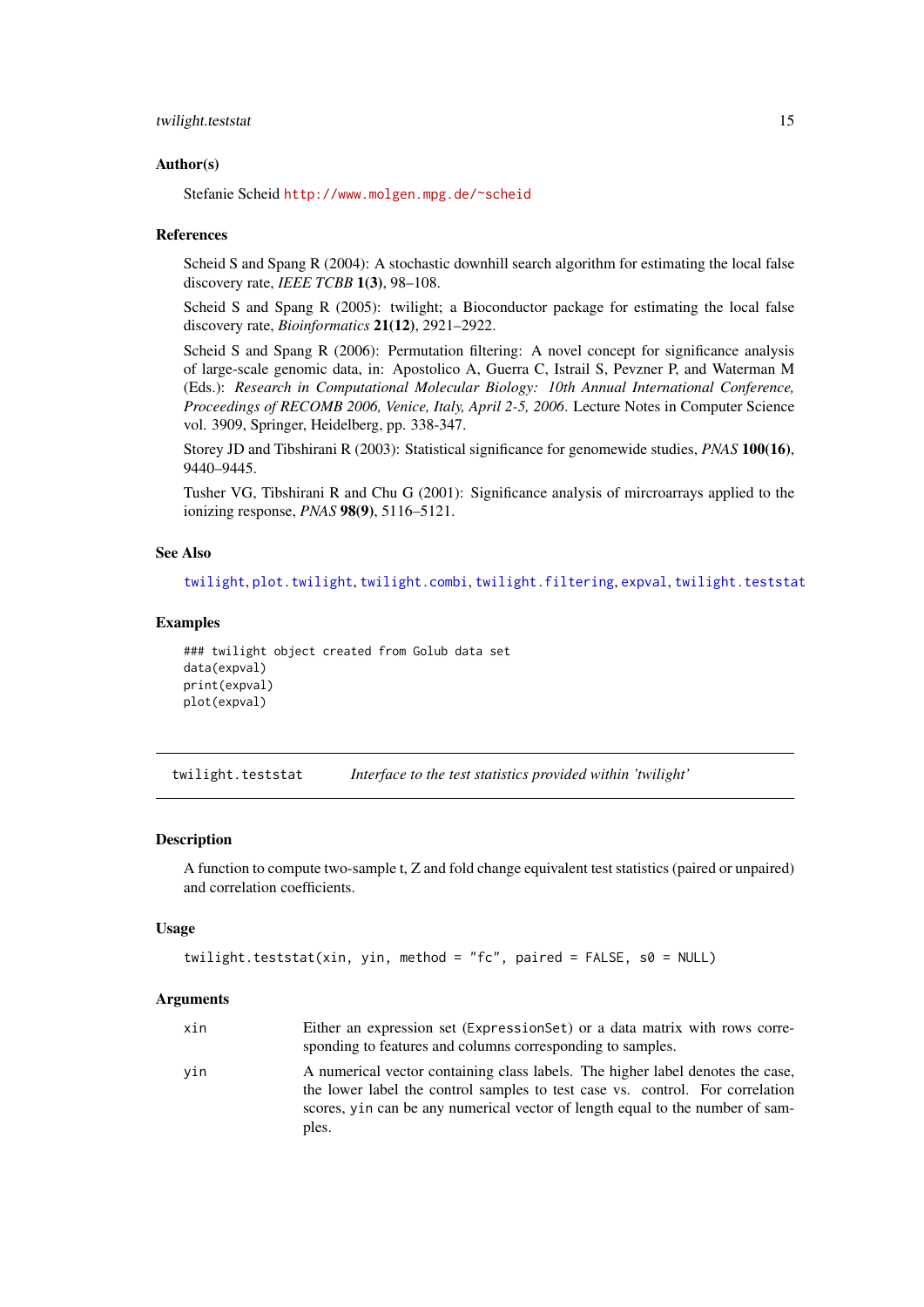<span id="page-15-0"></span>

| method | Character string: "fc" for fold change equivalent test (that is log ratio test),<br>"t" for t-test, and "z" for Z-test of Tusher et al. (2001). With "pearson"<br>or "spearman", the test statistic is either Pearson's correlation coefficient or<br>Spearman's rank correlation coefficient. |
|--------|------------------------------------------------------------------------------------------------------------------------------------------------------------------------------------------------------------------------------------------------------------------------------------------------|
| paired | Logical value. Depends on whether the samples are paired. Ignored if method="pearson"<br>or method="spearman".                                                                                                                                                                                 |
| s0     | Fudge factor for variance correction in the Z-test. Takes effect only if method="z".<br>If s0=NULL: The fudge factor is set to the median of the pooled standard devia-<br>tions.                                                                                                              |

# Details

Please see vignette for detailed information.

# Value

Returns a list with two components: a numerical vector of observed test statistics observed. Each entry corresponds to one row of the input data matrix. Also, the estimated fudge factor  $s\varnothing$  is returned. In any other case except method="z", s0 is zero.

# Author(s)

Stefanie Scheid <http://www.molgen.mpg.de/~scheid>

#### References

Scheid S and Spang R (2004): A stochastic downhill search algorithm for estimating the local false discovery rate, *IEEE TCBB* 1(3), 98–108.

Scheid S and Spang R (2005): twilight; a Bioconductor package for estimating the local false discovery rate, *Bioinformatics* 21(12), 2921–2922.

Scheid S and Spang R (2006): Permutation filtering: A novel concept for significance analysis of large-scale genomic data, in: Apostolico A, Guerra C, Istrail S, Pevzner P, and Waterman M (Eds.): *Research in Computational Molecular Biology: 10th Annual International Conference, Proceedings of RECOMB 2006, Venice, Italy, April 2-5, 2006*. Lecture Notes in Computer Science vol. 3909, Springer, Heidelberg, pp. 338-347.

Tusher VG, Tibshirani R and Chu G (2001): Significance analysis of mircroarrays applied to the ionizing response, *PNAS* 98(9), 5116–5121.

#### See Also

[twilight.pval](#page-12-1)

# Examples

```
### Z-test on random values
M <- matrix(rnorm(20000),nrow=1000)
id <- c(rep(1,10),rep(0,10))
stat <- twilight.teststat(M,id,method="z")
### Pearson correlation
id < -1:20
```